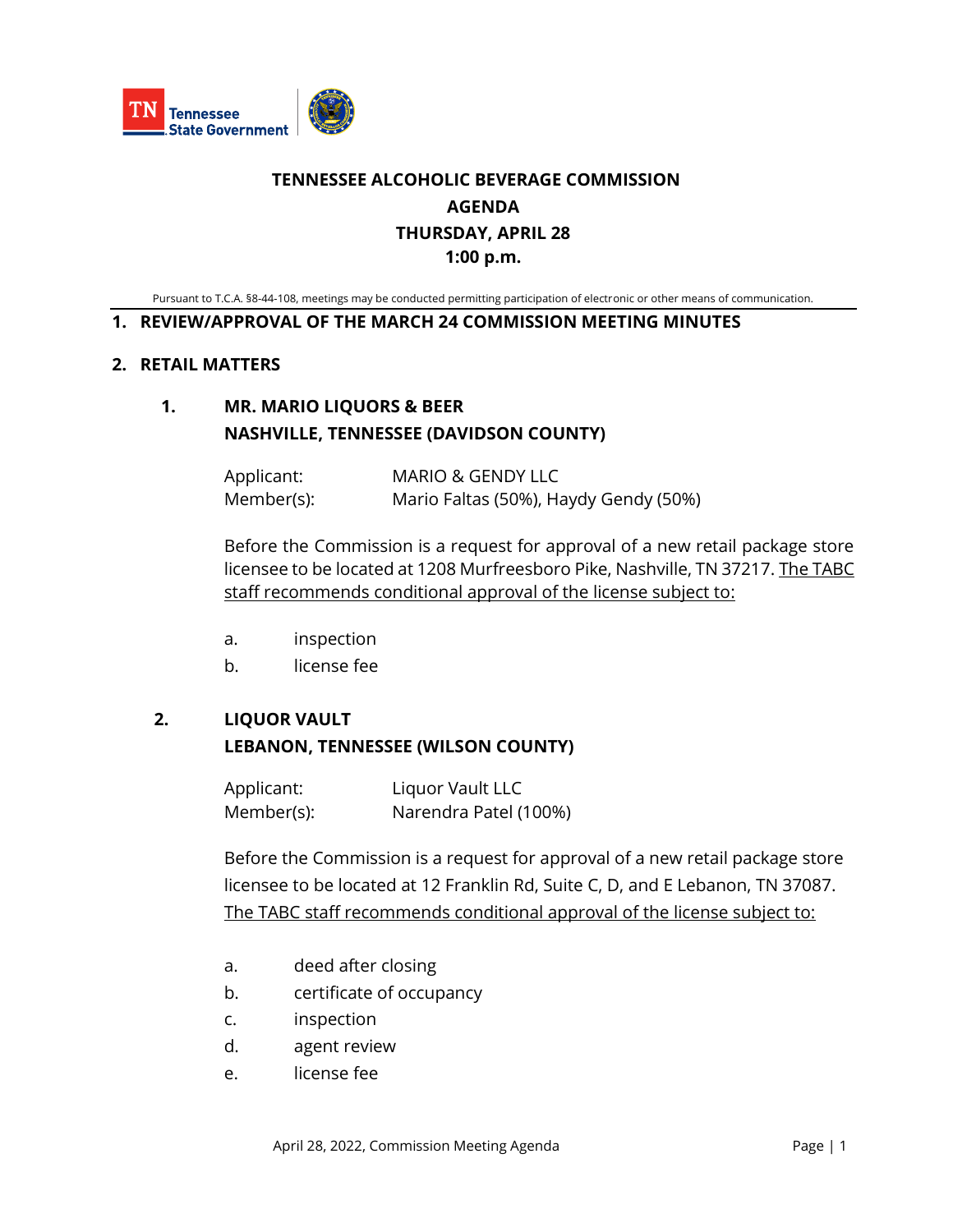

# **3. ASHLAND MARKET ASHLAND CITY, TENNESSEE (CHEATHAM COUNTY)**

Applicant: MF LLC Member(s): Emad Azer (100%)

Before the Commission is a request for approval of a new retail package store licensee to be located at 303 N Main St, Ashland City, TN 37015. The TABC staff recommends conditional approval of the license subject to payment of the license fee.

# **4. SUMMER WINE & LIQUOR BARTLETT, TENNESSEE (SHELBY COUNTY)**

Applicant: Singh Enterprise Inc Member(s): Jasvinder Kaur (100%)

Before the Commission is a request for approval of a new retail package store licensee to be located at 6337 Summer Ave, Suite 101, Bartlett, TN 38134. The TABC staff recommends conditional approval of the license subject to payment of the license fee.

# **5. UNIVERSITY LIQUOR AND WINE MURFREESBORO, TENNESSEE (RUTHERFORD COUNTY)**

| Applicant:            | MURFREESBORO LIQUOR WORLD, INC |                   |
|-----------------------|--------------------------------|-------------------|
| Shareholders: Current |                                | <u>Proposed</u>   |
|                       | Krupa Dave (50%)               | Krupa Dave (100%) |
|                       | Sonal Patel (50%)              |                   |

Retail package store licensee no. RTLRPS-RUT-2131143 located at 2834 Middle Tennessee Blvd, Murfreesboro, TN 37130, is requesting approval for a change in ownership. One of the current shareholders is selling his interest to the other shareholder. The TABC staff recommends approval of the change in ownership.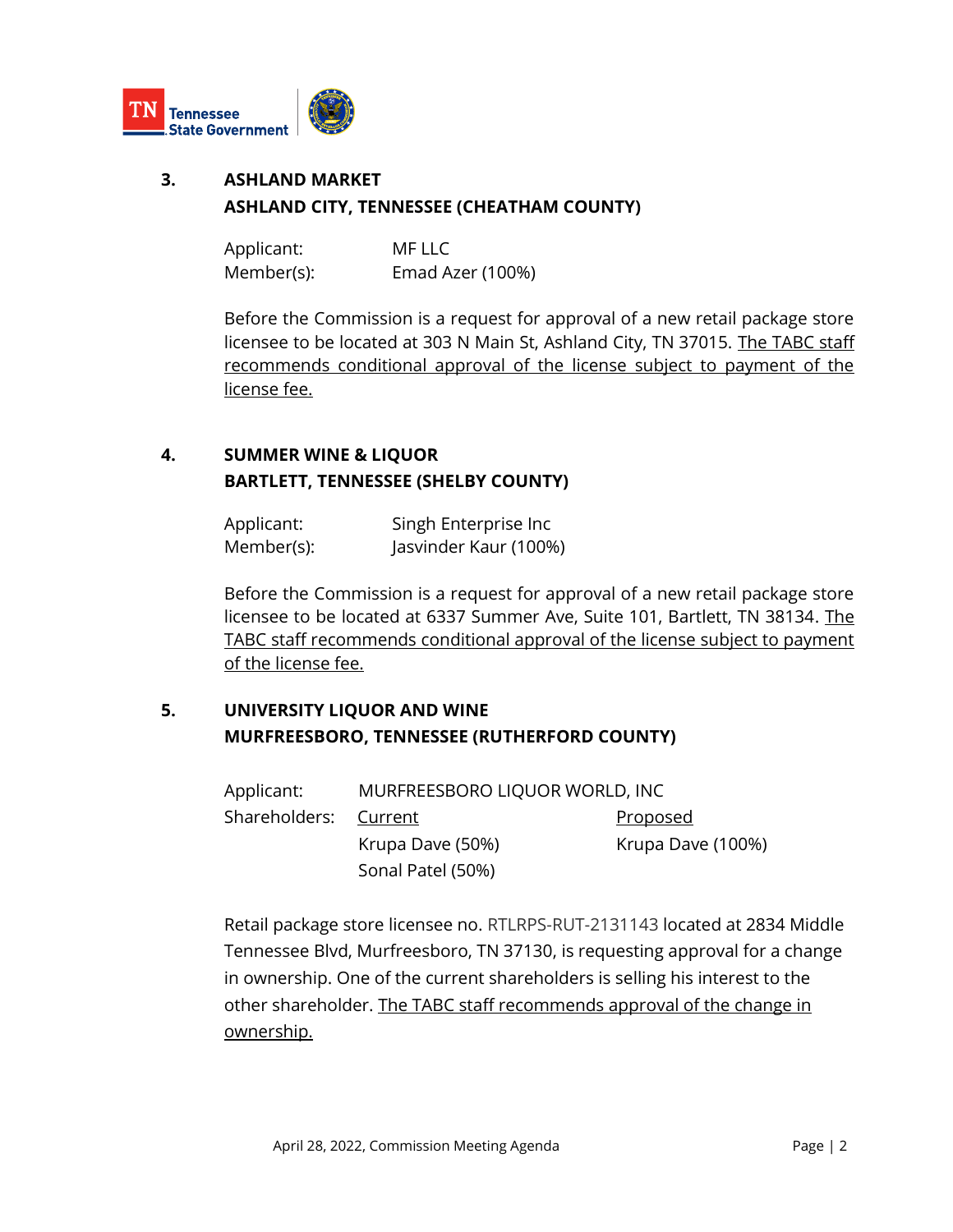

# **6. EASY STOP LIQUOR SHOP MEMPHIS, TENNESSEE (SHELBY COUNTY)**

Applicant: Easy Stop Liquor Shop, LLC Member(s): Arerion Yarbrough (100%)

Before the Commission is a request for approval of a new retail package store licensee to be located at 1237 Getwell Rd, Memphis, TN 38111. The TABC staff recommends conditional approval of the license subject to payment of the license fee.

# **7. NEWBERN LIQUOR NEWBERN, TENNESSEE (DYER COUNTY)**

Applicant: Newbern Liquor LLC Member(s): Nilay Patel (100%)

Before the Commission is a request for approval of a new retail package store licensee to be located at 112 E Main St, Newbern, TN 38059. The TABC staff recommends conditional approval of the license subject to payment of the license fee.

# **8. EAST RIDGE CORK & BOTTLE EAST RIDGE, TENNESSEE (HAMILTON COUNTY)**

| Applicant: | MJP Legacy, Inc.    |
|------------|---------------------|
| Member(s): | Suhash Patel (100%) |

Before the Commission is a request for approval of a new retail package store licensee to be located at 6009 Ringgold Rd, East Ridge, TN 37412. The TABC staff recommends conditional approval of the license subject to:

- a. certificate of occupancy
- b. inspection
- c. license fee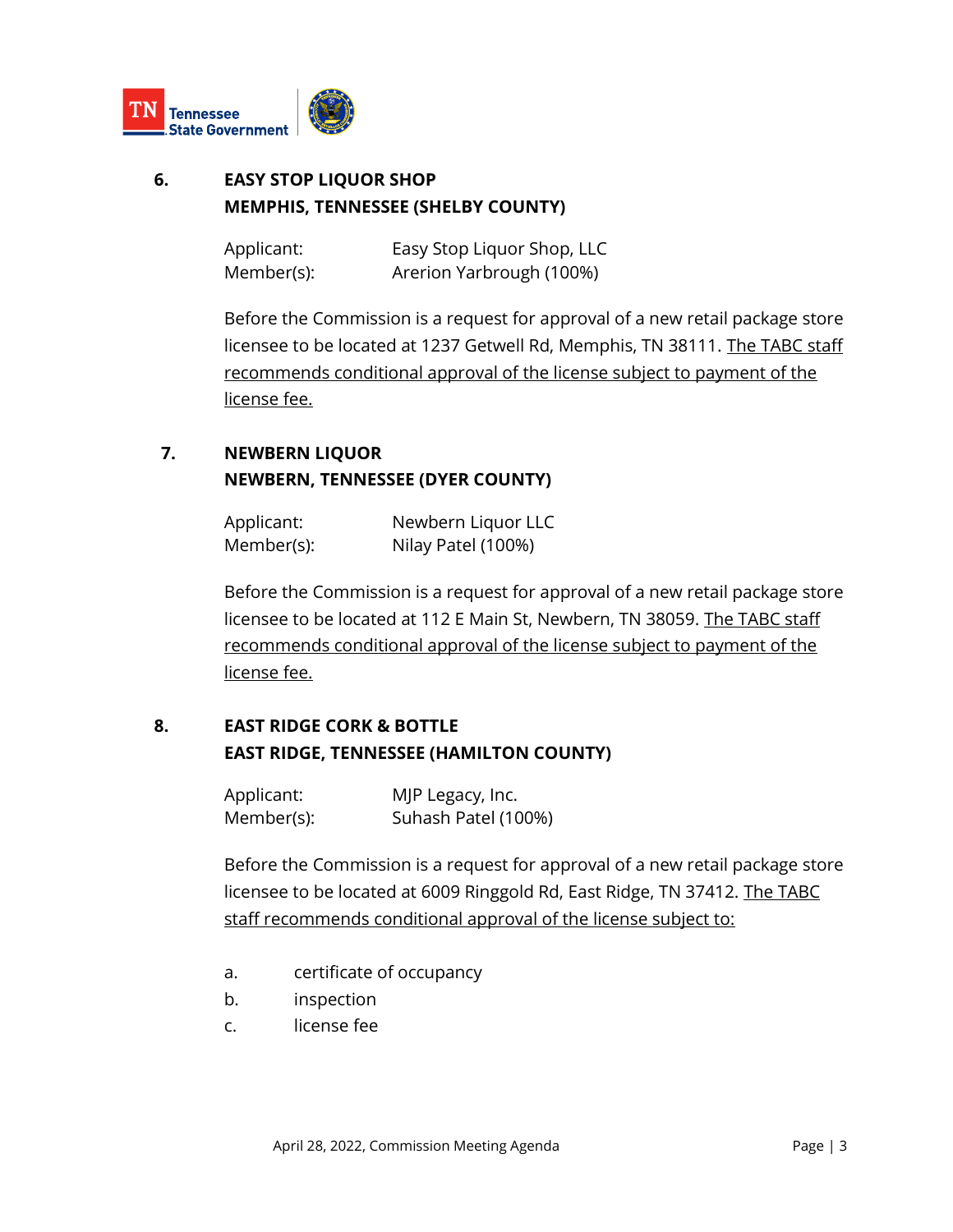

# **9. SMITHVILLE DISCOUNT WINE AND SPIRIT SMITHVILLE, TENNESSEE (DEKALB COUNTY)**

| Applicant:            | AVYAKTA INC        |                    |
|-----------------------|--------------------|--------------------|
| Shareholders: Current |                    | <u>Proposed</u>    |
|                       | Sharad Patel (50%) | Sharad Patel (50%) |
|                       | Neeta Patel (50%)  | Ashis Patel (50%)  |

Retail package store licensee no. RTLRPS-DEK-2010082, located at 413 E Broad St, Smithville, TN 37166, is requesting approval for a change in ownership. One of the current shareholders is selling her interest to a new shareholder. The TABC staff recommends approval of the change in ownership.

### **10. BELMONT PACKAGE BRISTOL, TENNESSEE (SULLIVAN COUNTY)**

Applicant: EKS Enterprises, Inc. Member(s): Paula Matzner (52%), Charles Hunigan (33%), Elizabeth Matzner (15%)

Before the Commission is a request for approval of a new retail package store licensee to be located at 110 Belmont Dr, Bristol, TN 37620.<sup>1</sup> The TABC staff recommends conditional approval of the license subject to:

- a. inspection
- b. agent review
- c. license fee

 $^{\rm 1}$  The owner of a current license, RTLRPS-SUL-1808496, at this address passed away. The inheritor of this interest and two additional persons have applied for this new license.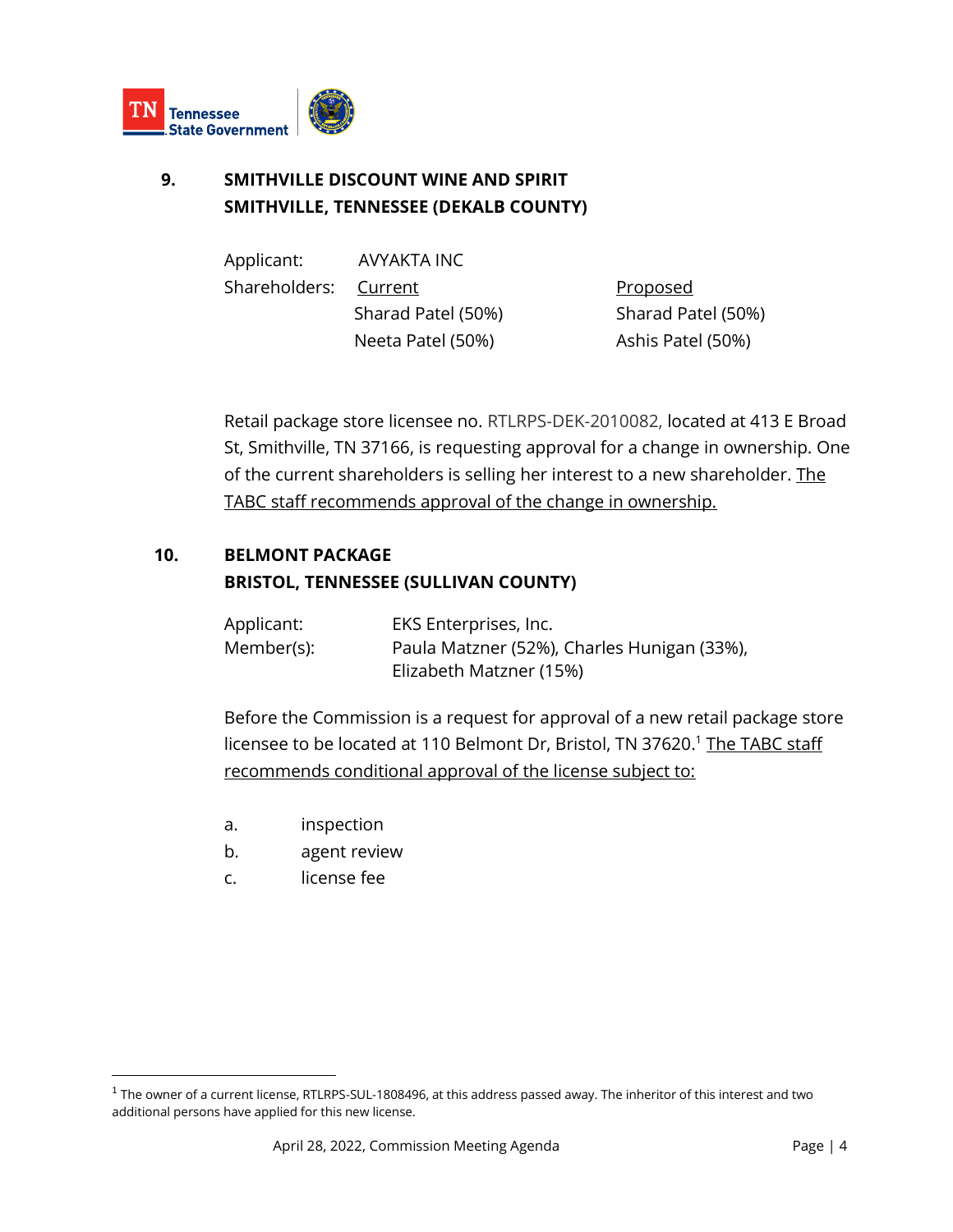

# **11. PLEASANT LIQUOR & WINE LLC MEMPHIS, TENNESSEE (SHELBY COUNTY)**

Applicant: Pleasant Liquor & Wine LLC Member(s): Janice Howard (100%)

Before the Commission is a request for approval of a new retail package store licensee to be located at 4840 E Holmes Rd, Suite 101, Memphis, TN 38118. The TABC staff recommends denial of this license.

# **12. PHAROAHS LIQUOR STORE NASHVILLE, TENNESSEE (DAVIDSON COUNTY)**

| Applicant: | Hosam Gawargi        |
|------------|----------------------|
| Member(s): | Hosam Gawargi (100%) |

Current licensee: Uncle Koto Liquor Store d/b/a Uncle Koto Liquor Store

Proposed licensee: Hosam Gawargi d/b/a Pharoahs Liquor Store

Before the Commission is a request for approval of a retail package store licensee to be located at 4035 Nolensville Pike, Nashville, TN 37211. The applicant is acquiring the package store from the existing licensee owned by Uncle Koto Liquor Store. The TABC staff recommends denial of this license.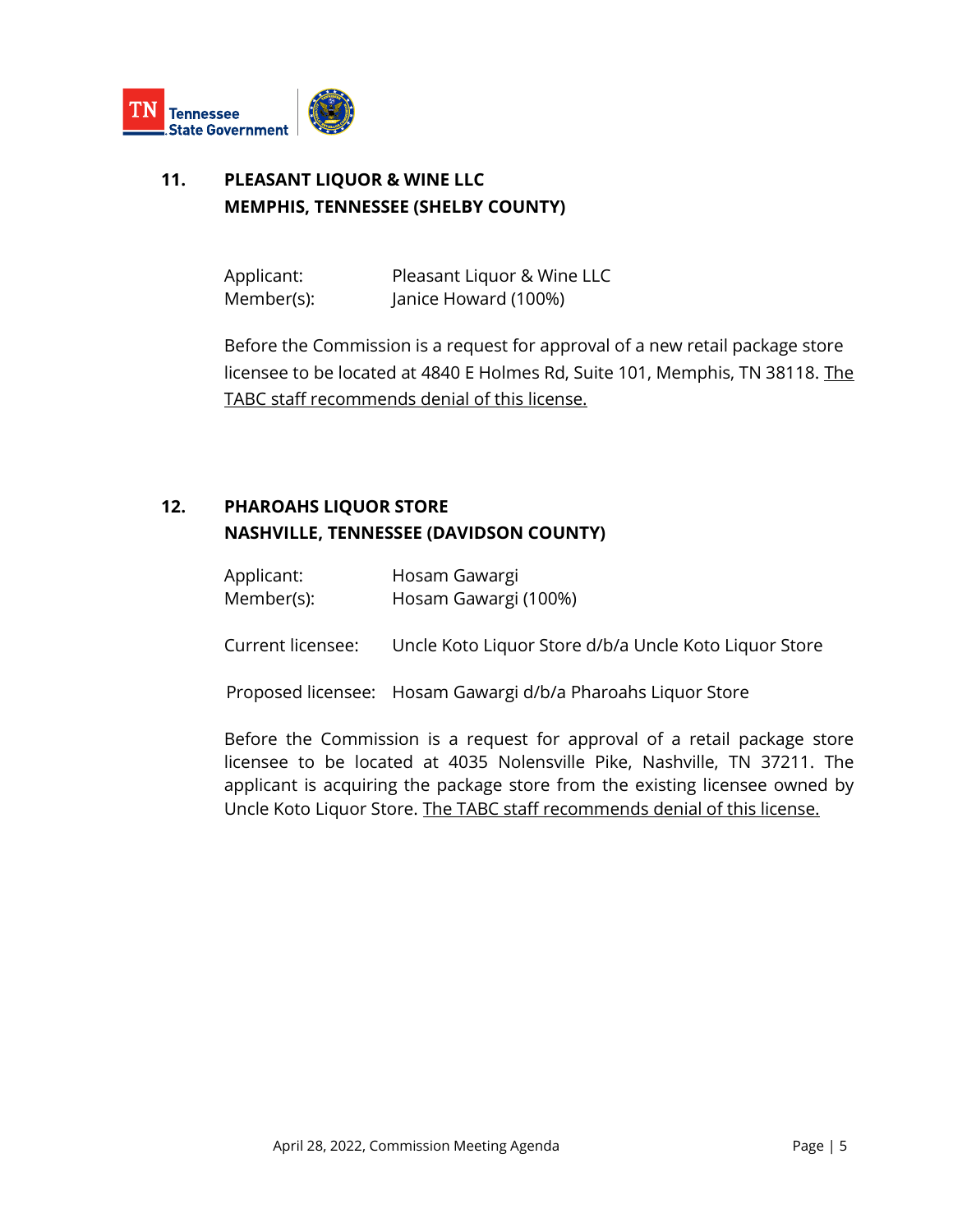

#### **3. MANUFACTURER MATTERS**

# **1. TEAL HOLLOW DISTILLERY NASHVILLE, TENNESSEE (DAVIDSON COUNTY)**

Applicant: Peg Leg Porker Spirits, LLC Members: DDB Irrevocable Trust (100%)

Before the Commission is a request for approval of a manufacturer to be located at 2700 Eugenia Ave, Nashville, TN 37211. The TABC staff recommends conditional approval of the manufacturer subject to:

- a. certificate of occupancy
- b. inspection
- c. license fee

### **2. LEATHERWOOD DISTILLERY CLARKSVILLE, TENNESSEE (MONTGOMERY COUNTY)**

Applicant: LEATHERWOOD DISTILLERY LLC Members: Michael Collins (5%), John Lindahl (5%), William Havle (5%), Andrew Lang (80%), and two other members with less than 5% interest

Before the Commission is a request for approval of a manufacturer to be located at 1030 Progress Dr, Bldg A, Clarksville, TN 37040. The TABC staff recommends conditional approval of the manufacturer subject to:

- a. certificate of occupancy
- b. license fee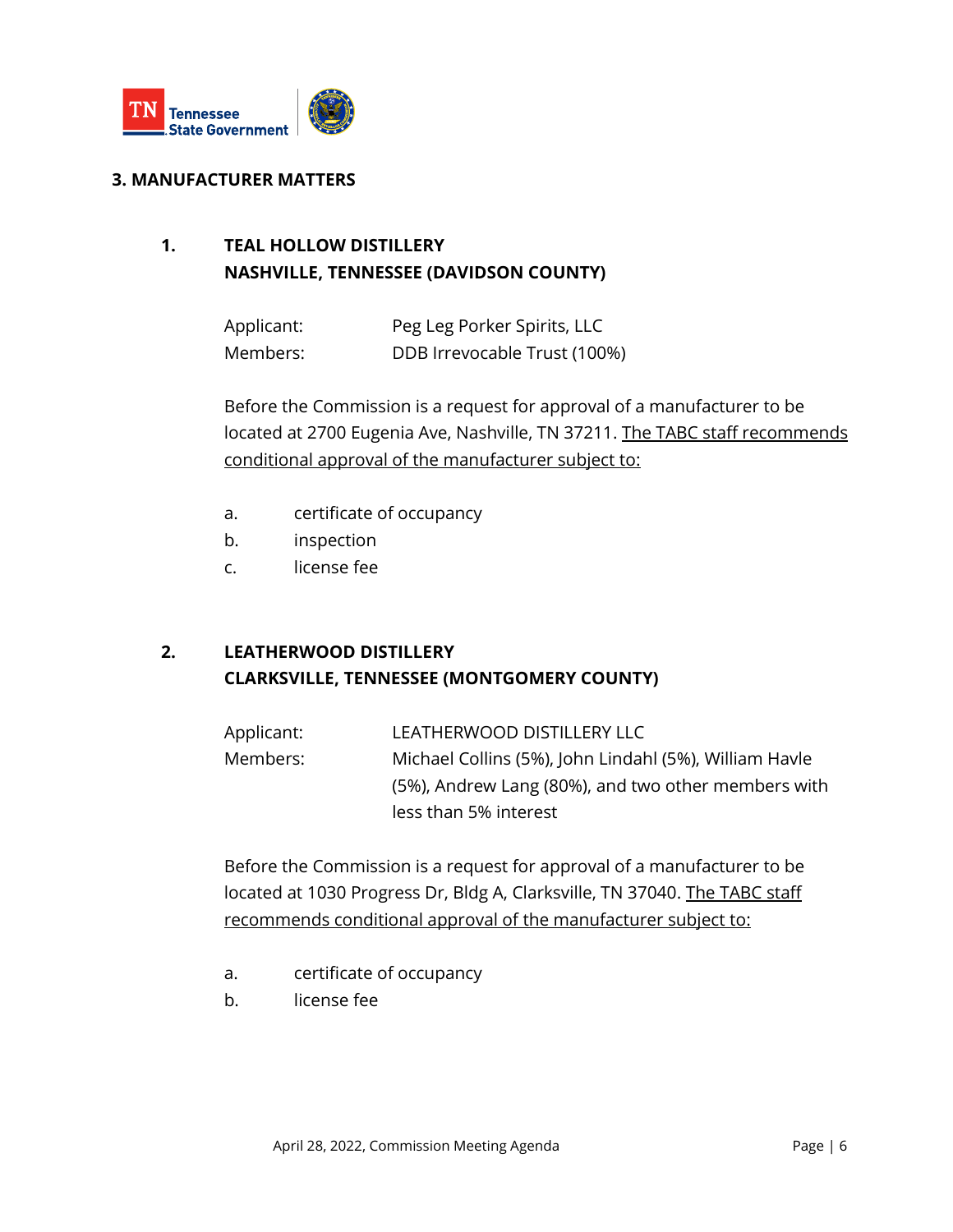

# **3. FLYING PANDA ROCKWOOD, TENNESSEE (ROANE COUNTY)**

| Applicant: | FLYING PANDA SPECIALTY BEVERAGE COMPANY, LLC |
|------------|----------------------------------------------|
| Members:   | Michelle Porter (51%), Matthew Niemerg (49%) |

Before the Commission is a request for approval of a manufacturer to be located at 3796 Airport Rd, Rockwood, TN 37854. The TABC staff recommends conditional approval of the manufacturer subject to:

- a. inspection
- b. license fee

#### **4. WINERY MATTERS**

# **1. TENNESSEE CIDER COMPANY SEVIERVILLE, TENNESSEE (SEVIER COUNTY)**

Applicant: Tennessee Cider Company, LLC

Before the Commission is a request for approval of a winery to be located at 1837 Newport Hwy, Unit 3 and 5, Sevierville, TN 37876. The TABC staff recommends conditional approval of the winery subject to:

- a. inspection
- b. license fee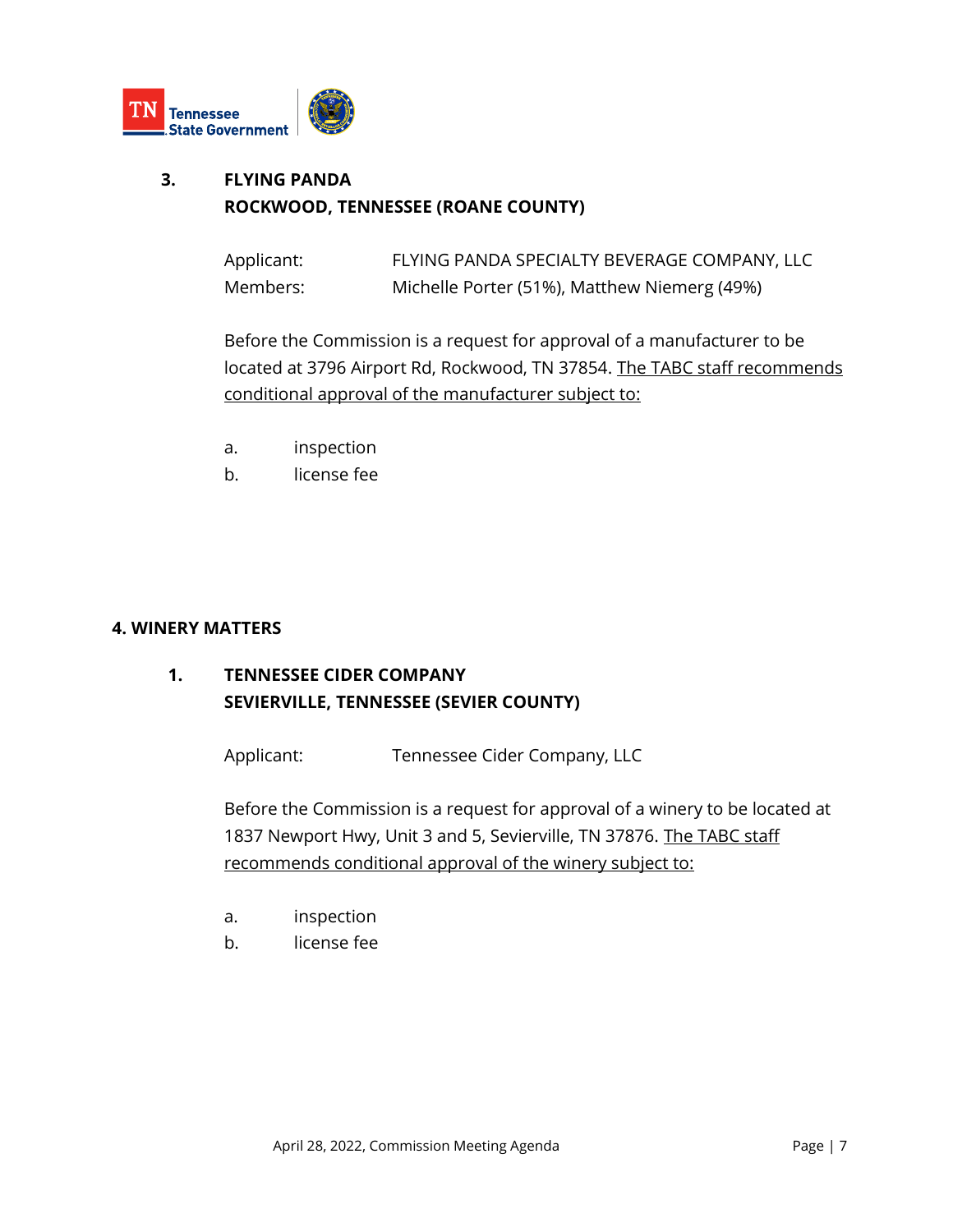

# **2. HONEYTREE MEADERY NASHVILLE, TENNESSEE (DAVIDSON COUNTY)**

| Applicant:    | The Honeytree LLC        |                          |
|---------------|--------------------------|--------------------------|
| Shareholders: | Current                  | Proposed                 |
|               | Ross Welbon (45%)        | Ross Welbon (48.44%)     |
|               | John Sousan (31%)        | John Sousan (48.44%)     |
|               | 5 shareholders with less | 3 shareholders with less |
|               | than 5% interest         | than 5% interest         |

The winery located at 918 Woodland St, Nashville, TN 37206, is requesting approval for a change in ownership. Two of the current shareholders, each with less than 5% interest, are selling their interests to the other shareholders. The TABC staff recommends approval of the change in ownership.

# **3. BIG CREEK WINERY PULASKI, TENNESSEE (GILES COUNTY)**

| Applicant:            | <b>BIG CREEK WINERY, LLC</b> |                       |
|-----------------------|------------------------------|-----------------------|
| Shareholders: Current |                              | <u>Proposed</u>       |
|                       | William Brymer (51%)         | William Brymer (100%) |
|                       | Rachel Brymer (49%)          |                       |

The winery located at 1880 Campbellsville Rd, Pulaski, TN 38478, is requesting approval for a change in ownership. Per a marital dissolution agreement, will receive all shares in the license. The TABC staff recommends approval of the change in ownership.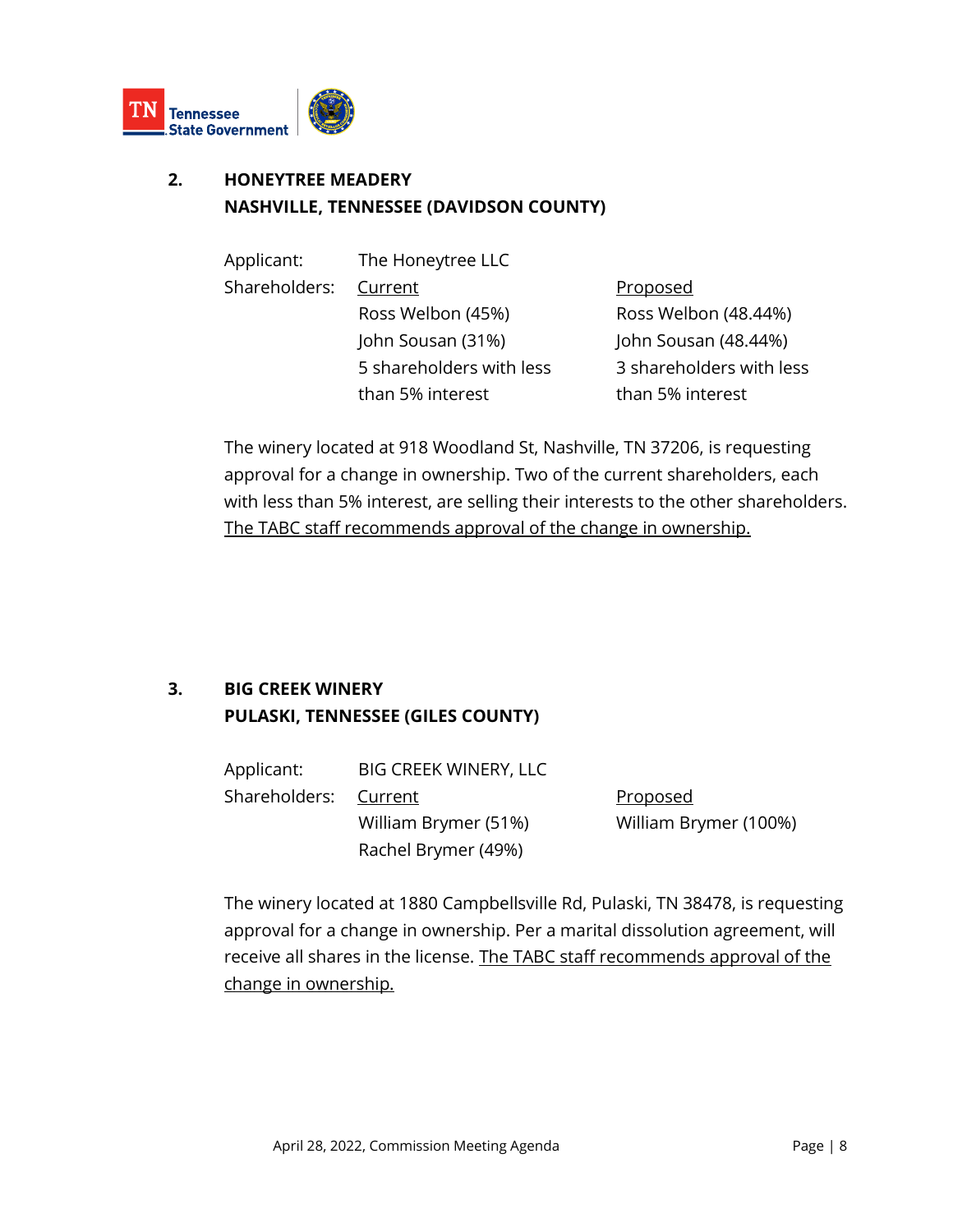

#### **5. FARM WINERY MATTERS**

#### **1. MORNING GLORY ORCHARD NOLENSVILLE, TENNESSEE (WILLIAMSON COUNTY)**

| Applicant:    | Morning Glory Orchard, LLC |                      |
|---------------|----------------------------|----------------------|
| Shareholders: | Current                    | <b>Proposed</b>      |
|               | Alyson Terrel (51%)        | Alyson Terrel (100%) |
|               | Christina Widerman (49%)   |                      |

The farm winery located at 7690 Nolensville Rd, Nolensville, TN 37135, is requesting approval for a change in ownership. One of the current shareholders is selling her interests to the other current shareholder. The TABC staff recommends approval of the change in ownership.

#### **6. FULFILLMENT HOUSE MATTERS**

#### **1. WINE COUNTRY CONNECT SONOMA, CALIFORNIA**

Applicant: Wine Country Connect LLC Members: David Studdert (70%) George Studdert (30%)

Before the Commission is a request for approval of a fulfillment house located at 21775 E 8<sup>th</sup> St, Sonoma, CA 95476. The TABC staff recommends conditional approval of the fulfillment house subject to payment of the license fee.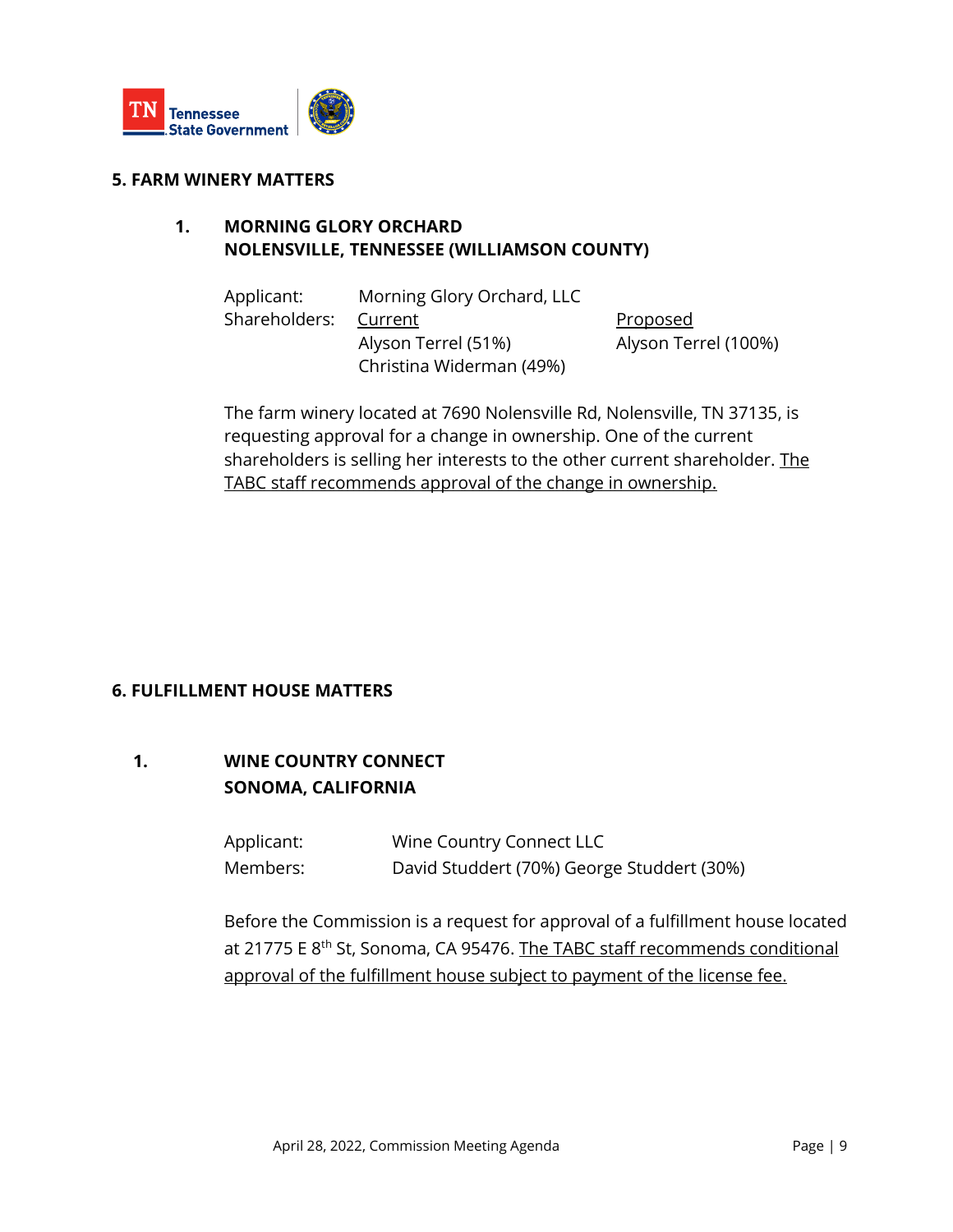

#### **7. WINERY DIRECT SHIPPER MATTERS**

#### **1. WILSON WINERY HEALDSBURG, CALIFORNIA**

| Applicant: | Stonecushion Inc.     |
|------------|-----------------------|
| Members:   | Kenneth Wilson (100%) |
| Brands:    | <b>Wilson Winery</b>  |

Before the Commission is a request for approval of a direct shipper located at 1960 Dry Creek Rd, Healdsburg, CA 95448. The TABC staff recommends conditional approval of the direct shipper subject to payment of the license fee.

## **2. COUGAR CREST ESTATE WINERY WALLA WALLA, WASHINGTON**

| Applicant: | Cougar Hills, LLC                 |
|------------|-----------------------------------|
| Members:   | Deborah Hansen (100%)             |
| Brands:    | <b>Cougar Crest Estate Winery</b> |

Before the Commission is a request for approval of a direct shipper located at 50 Frenchtown Rd, Walla Walla, WA 99362. The TABC staff recommends conditional approval of the direct shipper subject to payment of the license fee.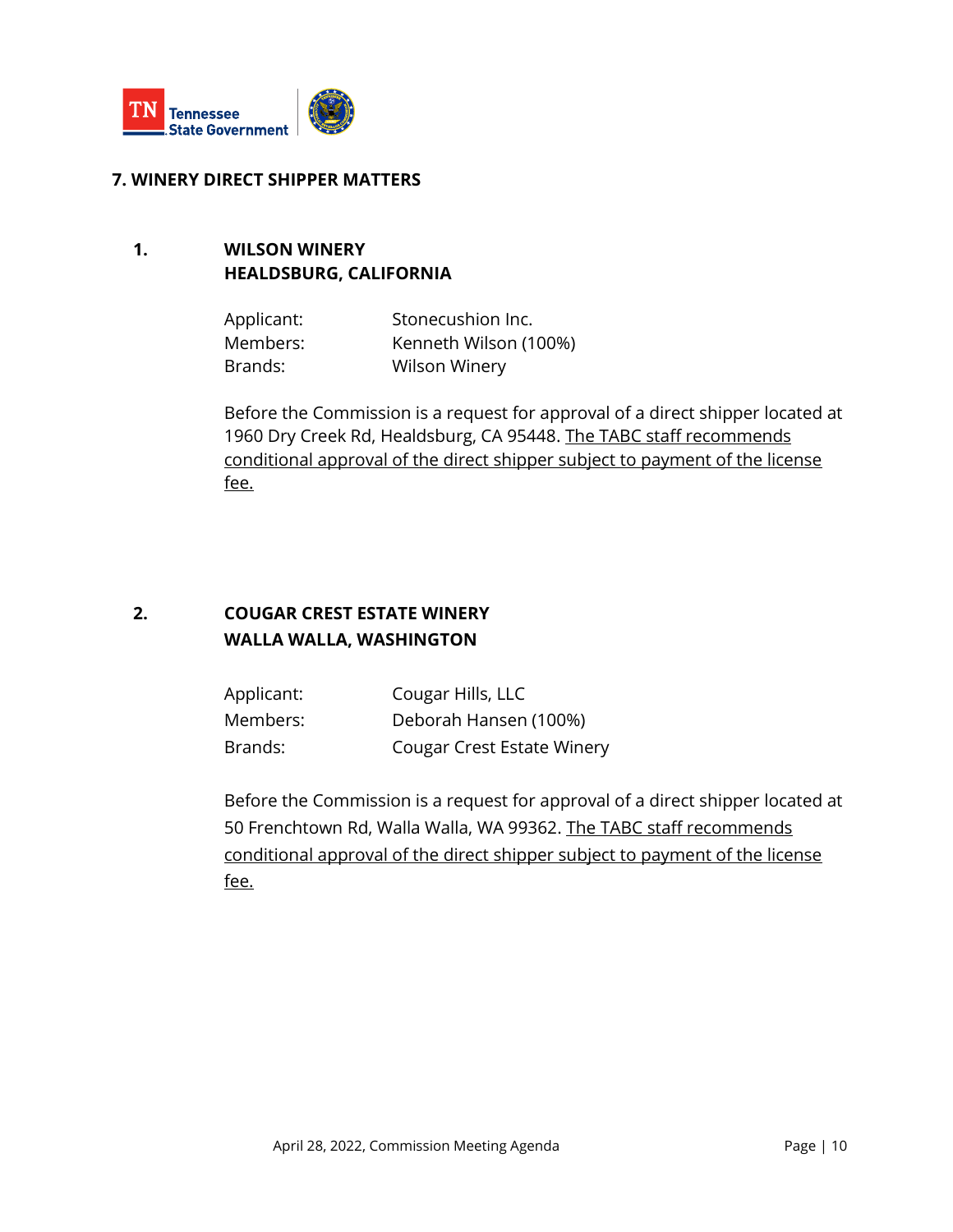

# **3. ROBERT BIALE VINEYARDS NAPA, CALIFORNIA**

| The Biale Estate                                        |
|---------------------------------------------------------|
| The Robert and Wendy Biale Trust (50%),                 |
| The David Anthony and Gale Robin Pramuk Family Trust    |
| (25%), other members with less than 5% interest make up |
| remaining 25%                                           |
| Robert Biale Vineyards                                  |
|                                                         |

Before the Commission is a request for approval of a direct shipper located at 4038 Big Ranch Road, Napa, CA 94558. The TABC staff recommends conditional approval of the direct shipper subject to payment of the license fee.

# **4. OTIS KENYON WINE WALLA WALLA, WASHINGTON**

| Applicant: | THE ANGELS SHARE LLC  |
|------------|-----------------------|
| Members:   | Stephen Kenyon (100%) |
| Brands:    | Otis Kenyon Wine      |

Before the Commission is a request for approval of a direct shipper located at 23 E Main St, Walla Walla, WA 99362. The TABC staff recommends conditional approval of the direct shipper subject to payment of the license fee.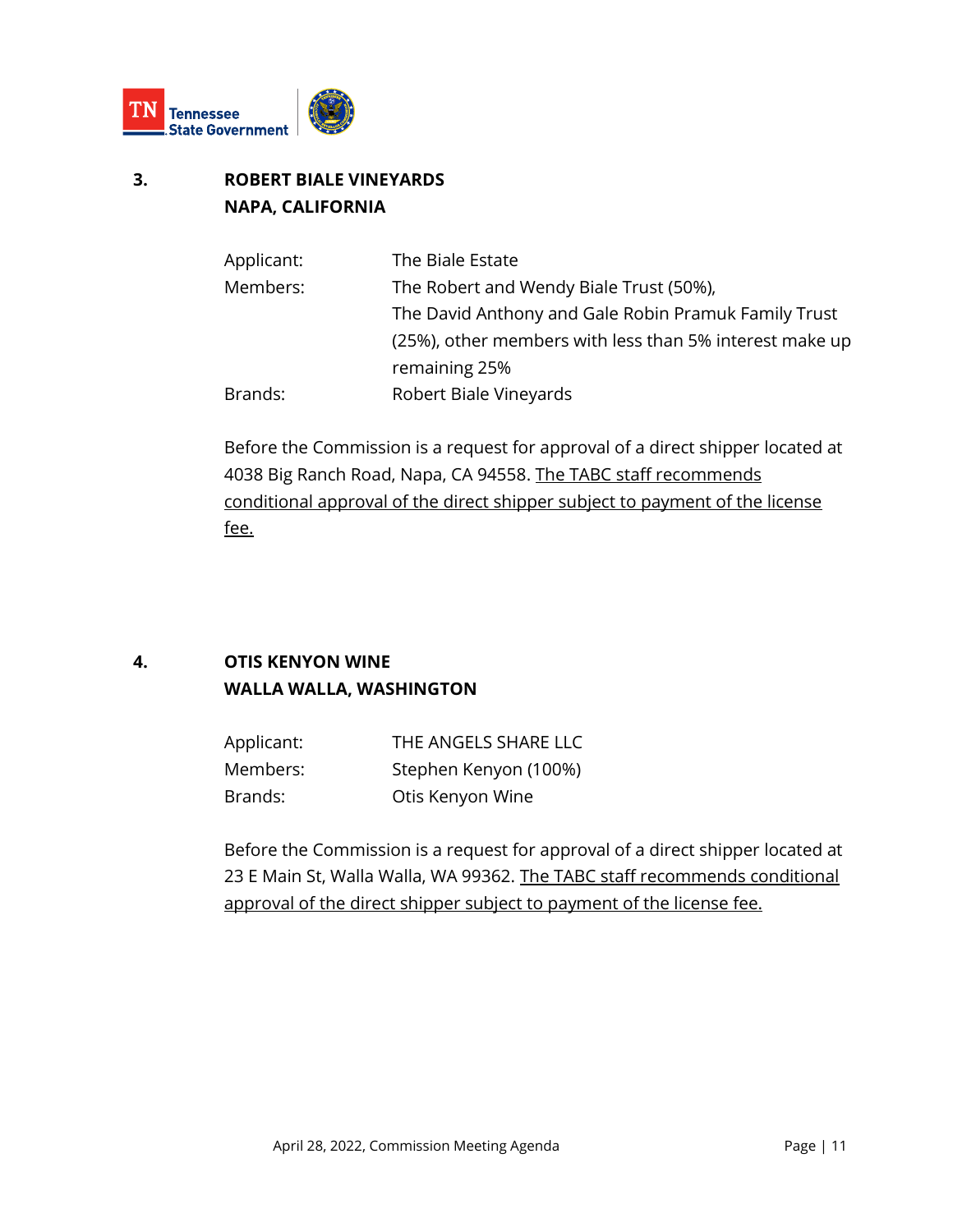

# **5. CUVAISON WINERY NAPA, CALIFORNIA**

| Applicant: | Cuvaison, Inc.                                        |
|------------|-------------------------------------------------------|
| Members:   | Inselhold A.G. (96%), other members make up other 4%  |
| Brands:    | Cuvaison, Brandlin, Brandlin Estate, Brandlin Ranch,  |
|            | Brandlin Vineyard, Cuvaison Cellars, Cuvaison Estate, |
|            | Cuvaison Estate Wines, Cuvaison Vineyards, Cuvaison   |
|            | Winery, Cuvaison, Inc.                                |

Before the Commission is a request for approval of a direct shipper located at 1221 Duhlg Road, Napa, CA 94559. The TABC staff recommends conditional approval of the direct shipper subject to payment of the license fee.

# **6. KEPLINGER NAPA, CALIFORNIA**

| Applicant: | Keplinger Wines LLC                         |
|------------|---------------------------------------------|
| Members:   | Douglas Warner (50%), Helen Keplinger (50%) |
| Brands:    | Keplinger, Vermillion                       |

Before the Commission is a request for approval of a direct shipper located at 1221 Duhig Rd, Napa, CA 94558. The TABC staff recommends conditional approval of the direct shipper subject to payment of the license fee.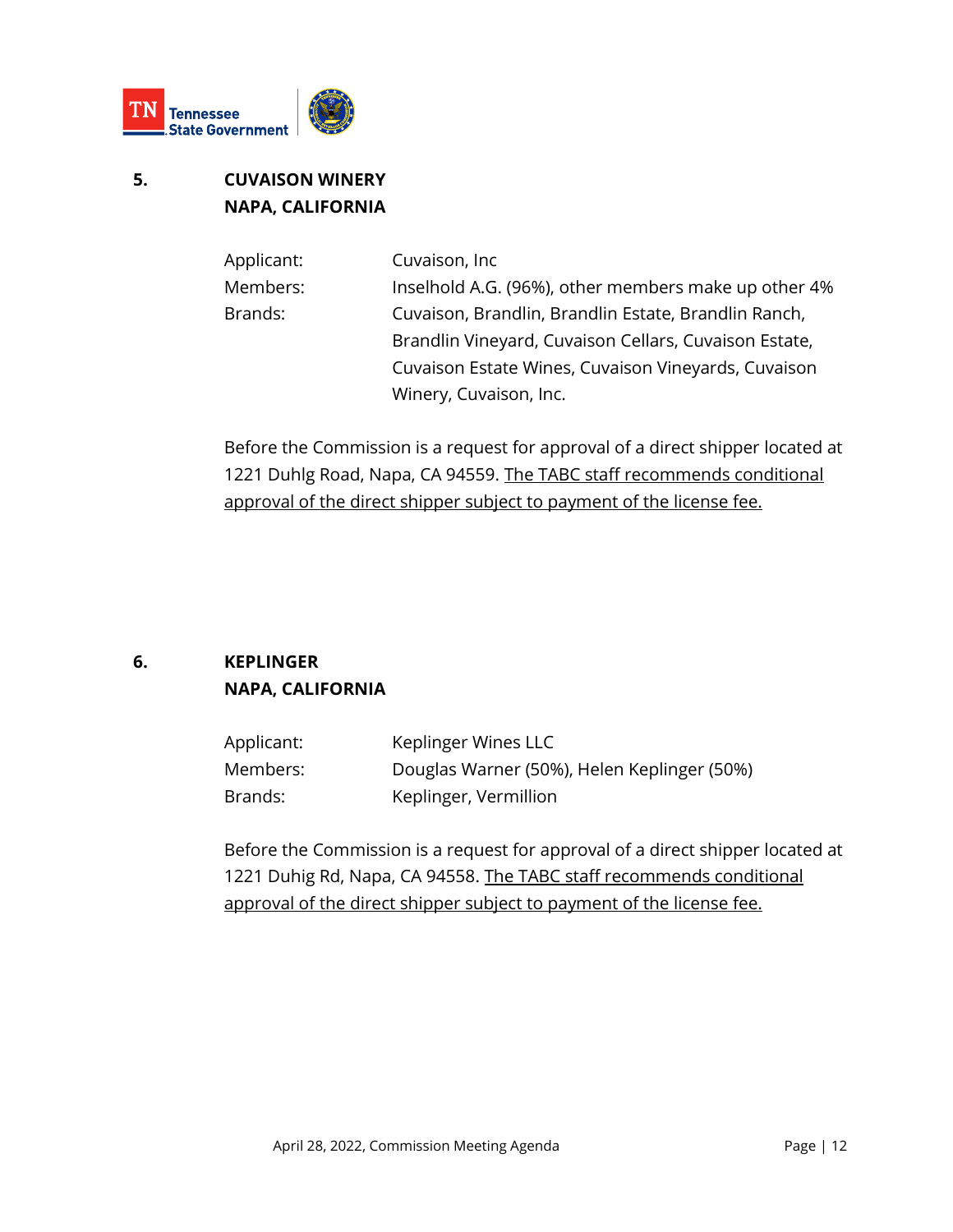

# **7. SHADYBROOK ESTATE WINERY NAPA, CALIFORNIA**

| Applicant: | Shadybrook Estate LLC                                  |
|------------|--------------------------------------------------------|
| Members:   | David & Alice Sue Alkosser Revocable 1988 Trust (100%) |
| Brands:    | Shadybrook                                             |

Before the Commission is a request for approval of a direct shipper located at 100Rapp Ln, Napa, CA 94558. The TABC staff recommends conditional approval of the direct shipper subject to payment of the license fee.

#### **8. PENROSE HILL WINERY HEALDSBURG, CALIFORNIA**

| Applicant: | Penrose Hill, Limited        |
|------------|------------------------------|
| Members:   | Penrose Hill, Limited (100%) |
| Brands:    | 34 brand names <sup>2</sup>  |

Before the Commission is a request for approval of a direct shipper located at 499 Moore Ln, Healdsburg, CA 95448. The TABC staff recommends conditional approval of the direct shipper subject to payment of the license fee.

<sup>&</sup>lt;sup>2</sup> Penrose Hill Brand List, Alavez, Bodega Viceroyalty, Bodewell, Bonfilia, Calchas, Caligrafica, Castello di Izola, Ch. Philippe Jacques & Co., Chromatrope, Cien por Ciento, Copperplate, Doble de Diez, Espaldera, Grapheme, Holbrook Winery, Idlewright, Il Fiumarolo, Linguist Estates, Longitude 120 West, Loudspeaker, Musa Noctuaria, Penrose Hill, Quartz Bay, Ralí, Rancho Campo, St. Audette Lumière, St. Audette Nuit, Tenuta di Innanzi Tutto, The Perfect No. 6, Trailstone, Vicino Lontano, Watchful Maker, Whale Light, Wisdom Point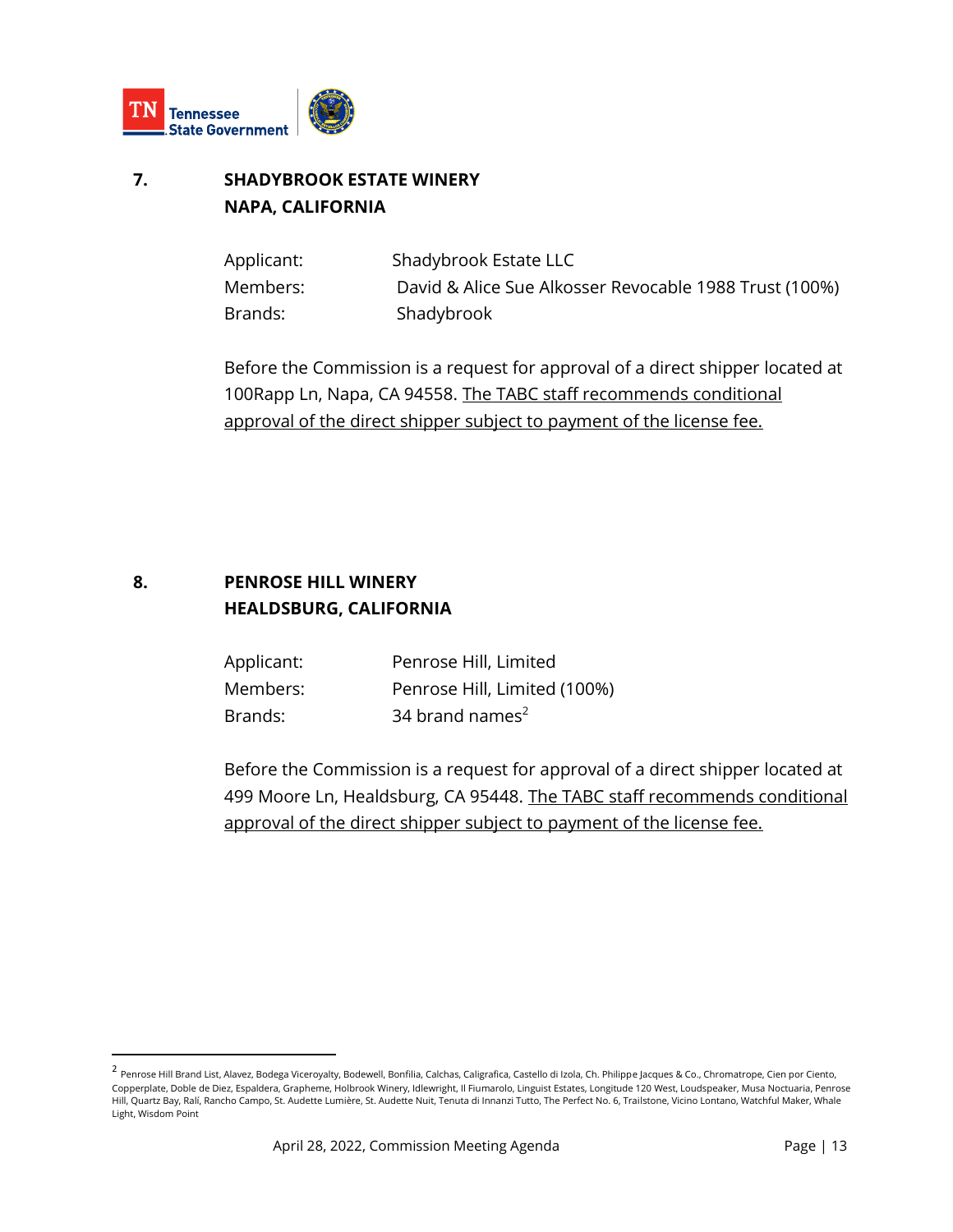

# **9. OAK RIDGE WINERY LODI, CALIFORNIA**

| Applicant: | Oak Ridge Winery, LLC                                      |
|------------|------------------------------------------------------------|
| Members:   | Raquel Casity (5.56%), Lisa Kammerer (5.56%),              |
|            | Rudolph Maggio (16.66%), other members with less than      |
|            | 5% interest each comprise the remaining 72.22%             |
| Brands:    | Blazon, Gnarled Vine, Into, Lodi Estates, Maggio, Moss     |
|            | Roxx, Oak Ridge, Old Soul, OZV, Precessi, Silk Oak, Maggio |
|            | Estates                                                    |

Before the Commission is a request for approval of a direct shipper located at 6100 E Victor Rd, Lodi, CA 95240. The TABC staff recommends conditional approval of the direct shipper subject to payment of the license fee.

# **10. VINESSE, LLC HEALDSBURG, CALIFORNIA**

| Applicant:            | Vinesse, LLC               |                             |
|-----------------------|----------------------------|-----------------------------|
| Shareholders: Current |                            | <u>Proposed</u>             |
|                       | Lawrence Dutra, Jr. (100%) | Vintage Wine Estates (100%) |

The winery direct shipper located at 499 Moore Lane, Healdsburg, CA 95448, is requesting approval for a change in ownership. A new shareholder is buying all the interest from the current shareholder of the license. The TABC staff recommends approval of the change in ownership.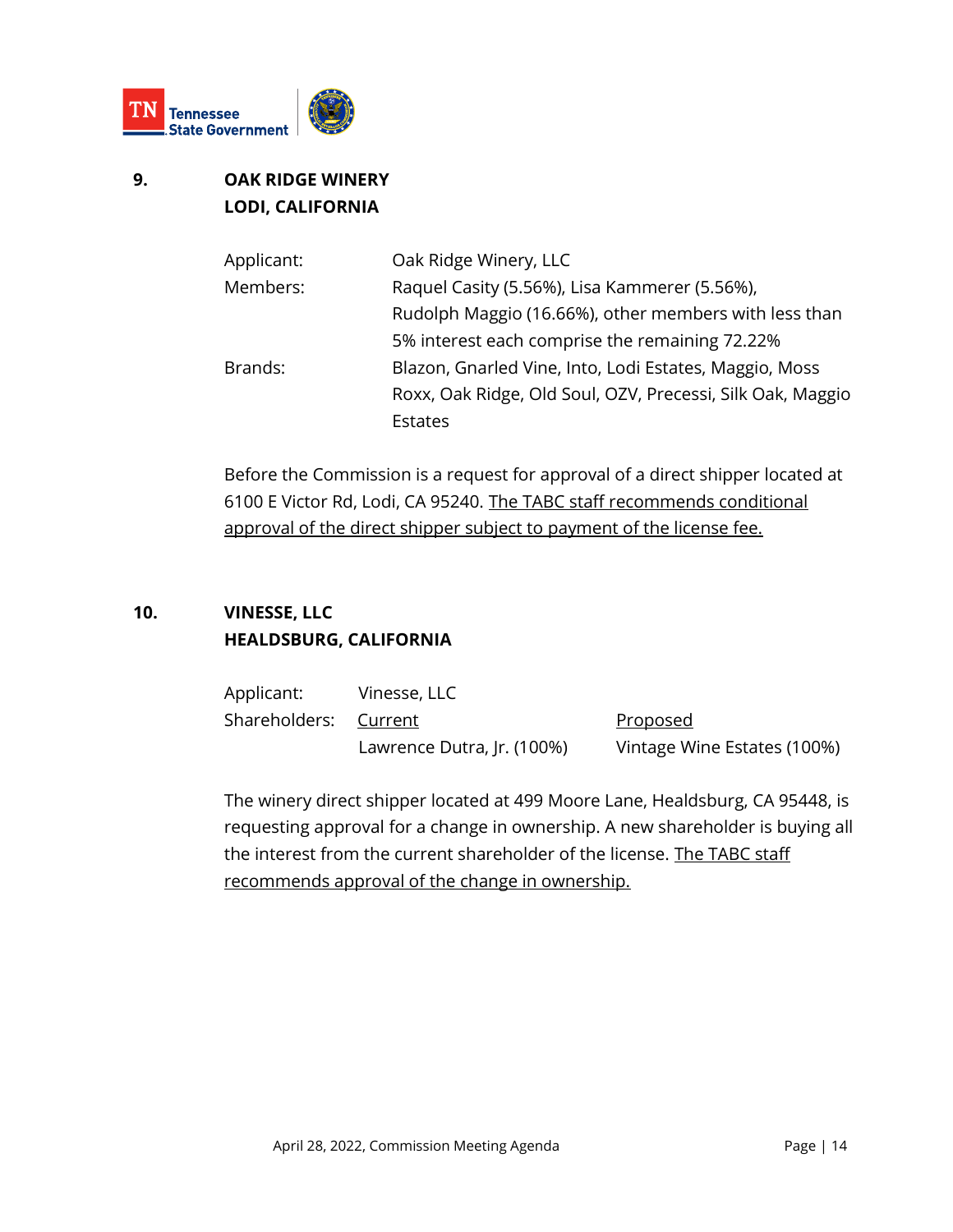

# **11. FLINT KNOLL CALISTOGA, CALIFORNIA**

Applicant: Flint Knoll LLC Shareholders: Current Proposed Aaron Michaelis (50%) Aaron Michaelis (50%)

Ph4 13, LLC (50%) Meredith Michaelis (50%)

The winery direct shipper located at 1251 Tubbs Ln, Calistoga, CA 94515, is requesting approval for a change in ownership. A current shareholder is selling their shares to the other current shareholder, Aaron Michaelis, who is then gifting those shares to a new shareholder, Meredith Michaelis. The TABC staff recommends approval of the change in ownership.

# **12. ROBERT CRAIG WINERY ANGWINE, CALIFORNIA**

| Applicant:    | Robert Craig Winery, LP |                       |
|---------------|-------------------------|-----------------------|
| Shareholders: | Current                 | <b>Proposed</b>       |
|               | Elton Stone (18%)       | Elton Stone (18%)     |
|               | Derek Ruston (30.5%)    | Derek Ruston (30.5%)  |
|               | Michael Adams (30.5%)   | Michael Adams (30.5%) |
|               | Michael Nugent (21%)    | Maureen Nugent (21%)  |

The winery direct shipper located at 2475 Summit Lake Dr, Angwine, CA 94508, is requesting approval for a change in ownership. One of the current shareholders, Michael Nugent, passed away, and his widow will assume his share. The TABC staff recommends approval of the change in ownership.